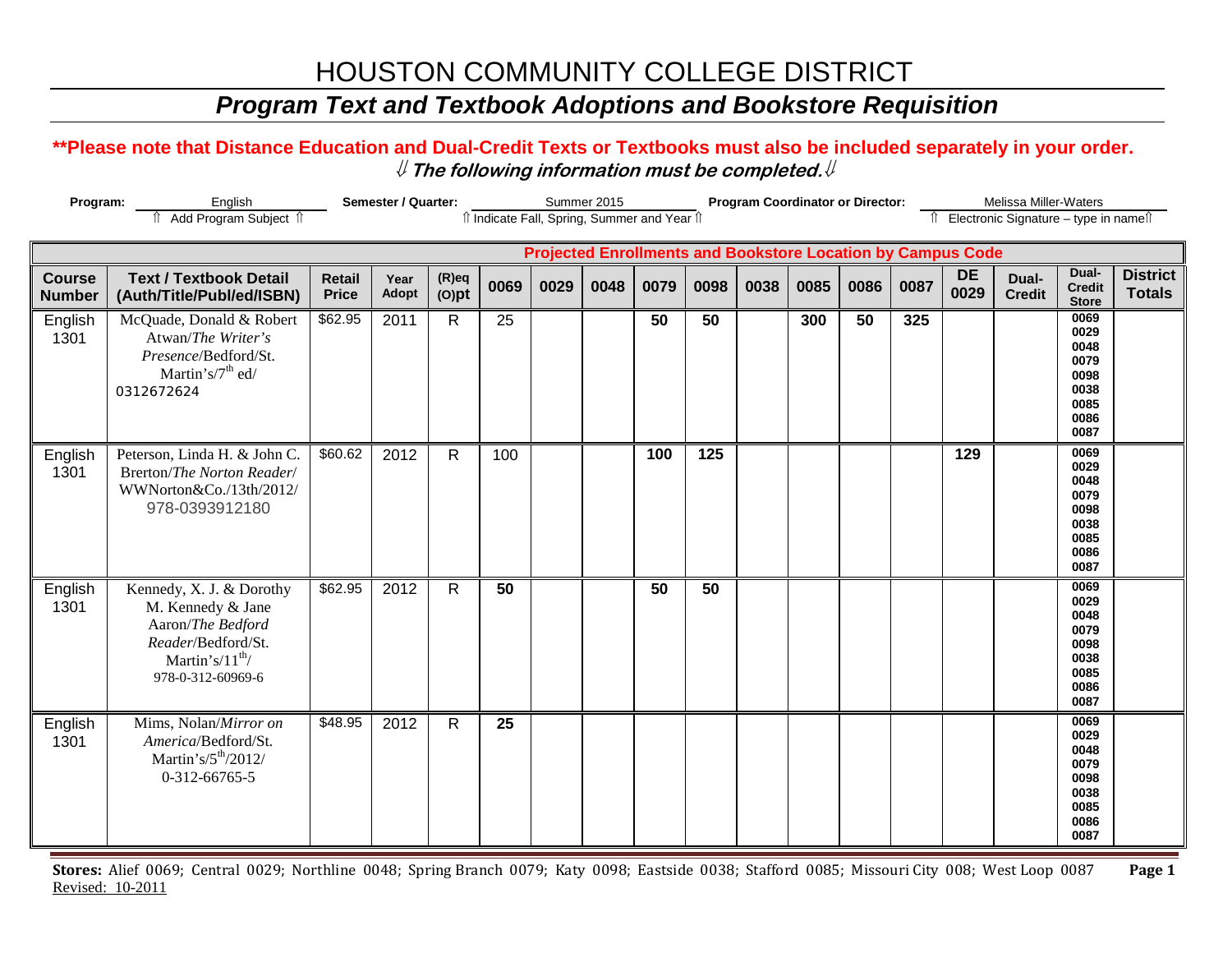### *Program Text and Textbook Adoptions and Bookstore Requisition*

### **\*\*Please note that Distance Education and Dual-Credit Texts or Textbooks must also be included separately in your order.**  ⇓ **The following information must be completed.**⇓

| Program:<br>English<br>Add Program Subject 1 |                                                                                                             |                               | Semester / Quarter: |                      |      |      | Summer 2015 | îl Indicate Fall, Spring, Summer and Year îl |      | Program Coordinator or Director: |      |      |                                                                    | Melissa Miller-Waters<br>Electronic Signature - type in names |                        |                                                                      |                                  |
|----------------------------------------------|-------------------------------------------------------------------------------------------------------------|-------------------------------|---------------------|----------------------|------|------|-------------|----------------------------------------------|------|----------------------------------|------|------|--------------------------------------------------------------------|---------------------------------------------------------------|------------------------|----------------------------------------------------------------------|----------------------------------|
|                                              |                                                                                                             |                               |                     |                      |      |      |             |                                              |      |                                  |      |      | <b>Projected Enrollments and Bookstore Location by Campus Code</b> |                                                               |                        |                                                                      |                                  |
| <b>Course</b><br><b>Number</b>               | <b>Text / Textbook Detail</b><br>(Auth/Title/Publ/ed/ISBN)                                                  | <b>Retail</b><br><b>Price</b> | Year<br>Adopt       | $(R)$ eq<br>$(O)$ pt | 0069 | 0029 | 0048        | 0079                                         | 0098 | 0038                             | 0085 | 0086 | 0087                                                               | <b>DE</b><br>0029                                             | Dual-<br><b>Credit</b> | Dual-<br><b>Credit</b><br><b>Store</b>                               | <b>District</b><br><b>Totals</b> |
| English<br>1301                              | Goshgarian/Contemporary<br>Reader/Longman/10 <sup>th</sup><br>/2011/100205731441                            | \$81.20                       | 2011                | $\mathsf{R}$         |      |      |             |                                              |      |                                  |      |      |                                                                    | 25                                                            |                        | 0069<br>0029<br>0048<br>0079<br>0098<br>0038<br>0085<br>0086<br>0087 |                                  |
| English<br>1301                              | Bloom, Lynn Z. & Louise Z.<br>Smith/The Arlington Reader/<br>Bedford/St.Martin's/4th./<br>978-1-4576-4045-2 | \$40.95                       | 2014                | $\mathsf{R}$         |      |      | 350         |                                              |      |                                  | 100  |      |                                                                    |                                                               |                        | 0069<br>0029<br>0048<br>0079<br>0098<br>0038<br>0085<br>0086<br>0087 |                                  |
| 1301                                         | McCuen, Walker/Readings<br>for Writers/Harcourt<br>Brace/13 <sup>th</sup> /2009/9781428231<br>283           | \$118                         | 2009                | $\mathsf{R}$         |      |      |             |                                              |      | 175                              |      |      |                                                                    | 250                                                           |                        | 0069<br>0029<br>0048<br>0079<br>0098<br>0038<br>0085<br>0086<br>0087 |                                  |
| English<br>1301                              | MyCompLab Codes/<br>9780205889747                                                                           | \$40                          | 2012                | $\mathsf{R}$         |      |      |             |                                              |      |                                  | 50   |      |                                                                    |                                                               |                        | 0069<br>0029<br>0048<br>0079<br>0098<br>0038<br>0085<br>0086<br>0087 |                                  |

**Stores:** Alief 0069; Central 0029; Northline 0048; Spring Branch 0079; Katy 0098; Eastside 0038; Stafford 0085; Missouri City 008; West Loop 0087 **Page 2** Revised: 10-2011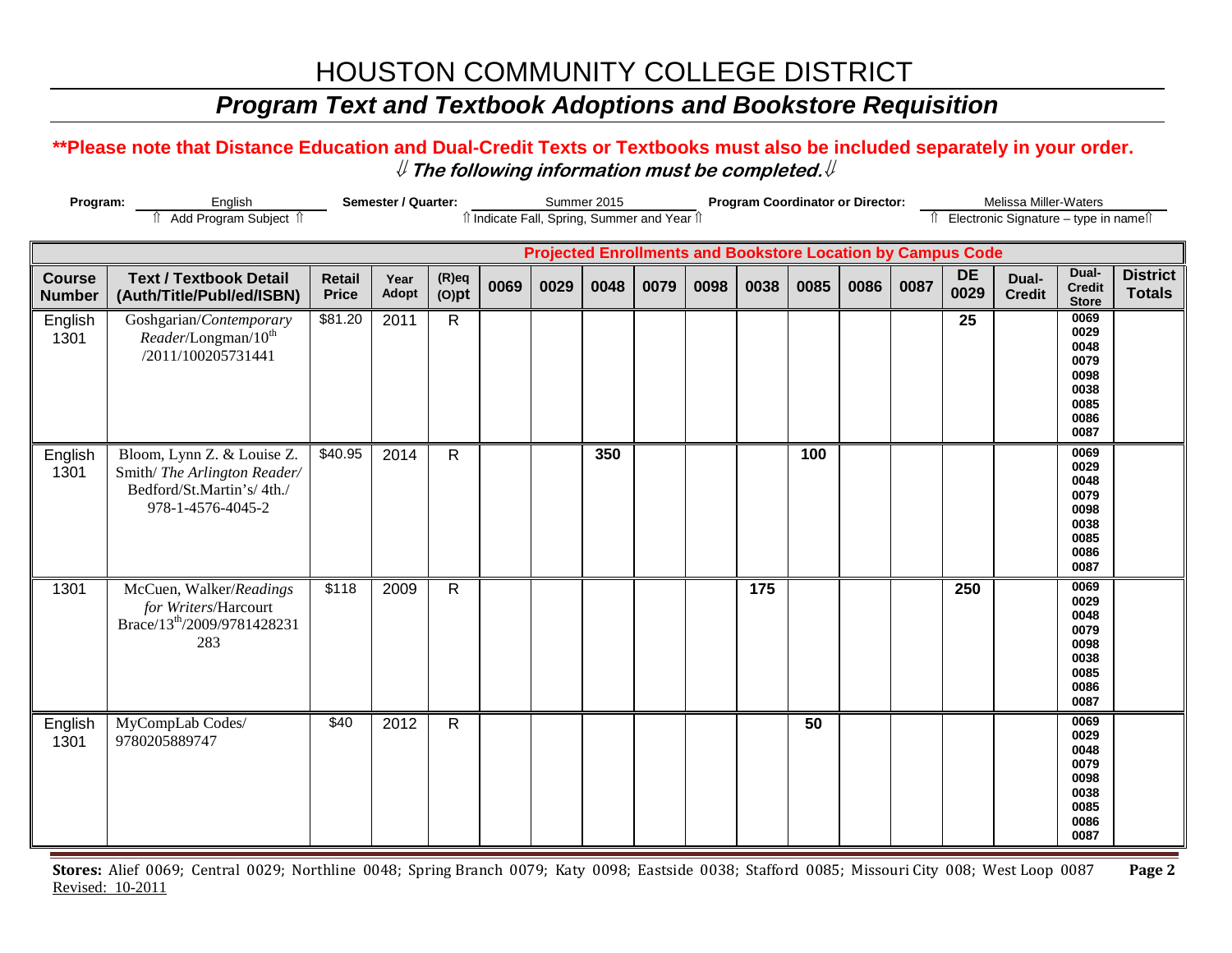### *Program Text and Textbook Adoptions and Bookstore Requisition*

#### **\*\*Please note that Distance Education and Dual-Credit Texts or Textbooks must also be included separately in your order.**  ⇓ **The following information must be completed.**⇓

| Semester / Quarter:<br>Program:<br>English<br>Add Program Subject 1 |                                                                                                                                     |                                                               |                      |                      |      |      | Spring 2015 | Il Indicate Fall, Spring, Summer and Year Il                       | <b>Program Coordinator or Director:</b> |      |      |      |      | Melissa Miller-Waters<br>Îl Electronic Signature - type in nameîl |                        |                                                                      |                                  |
|---------------------------------------------------------------------|-------------------------------------------------------------------------------------------------------------------------------------|---------------------------------------------------------------|----------------------|----------------------|------|------|-------------|--------------------------------------------------------------------|-----------------------------------------|------|------|------|------|-------------------------------------------------------------------|------------------------|----------------------------------------------------------------------|----------------------------------|
|                                                                     |                                                                                                                                     |                                                               |                      |                      |      |      |             | <b>Projected Enrollments and Bookstore Location by Campus Code</b> |                                         |      |      |      |      |                                                                   |                        |                                                                      |                                  |
| <b>Course</b><br><b>Number</b>                                      | <b>Text / Textbook Detail</b><br>(Auth/Title/Publ/ed/ISBN)                                                                          | <b>Retail</b><br><b>Price</b>                                 | Year<br><b>Adopt</b> | $(R)$ eq<br>$(O)$ pt | 0069 | 0029 | 0048        | 0079                                                               | 0098                                    | 0038 | 0085 | 0086 | 0087 | <b>DE</b><br>0029                                                 | Dual-<br><b>Credit</b> | Dual-<br><b>Credit</b><br><b>Store</b>                               | <b>District</b><br><b>Totals</b> |
| English<br>1301                                                     | Glenn, Cheryl and Loretta<br>Gray/Harbrace<br>Essentials/Wadsworth,<br>Cengage/1st/2012/04959083<br>63                              | \$31.95<br>(availab<br>le as an<br>ebook<br>for<br>$$10.99$ ) | 2012                 | $\mathsf{R}$         |      |      |             |                                                                    |                                         |      | 300  | 50   | 300  | 50                                                                |                        | 0069<br>0029<br>0048<br>0079<br>0098<br>0038<br>0085<br>0086<br>0087 |                                  |
| English<br>1301                                                     | Aaron, Jane E./The Little,<br><b>Brown Compact</b><br>Handbook/Longman/8th/<br>2012/978-0-205-23660-2                               | \$79.80                                                       | 2011                 | $\mathsf{R}$         |      |      | 350         |                                                                    |                                         |      |      |      |      |                                                                   |                        | 0069<br>0029<br>0048<br>0079<br>0098<br>0038<br>0085<br>0086<br>0087 |                                  |
| 1301                                                                | Elaine Maimon, Janice<br>Peritz, & Kathleen Yancey/<br>The McGraw-Hill<br>Handbook/McGraw-<br>Hill/3rd/2011/9780073384047           | \$103.00                                                      | 2011                 | $\mathsf{R}$         |      |      |             |                                                                    |                                         | 125  |      |      |      | 200                                                               |                        | 0069<br>0029<br>0048<br>0079<br>0098<br>0038<br>0085<br>0086<br>0087 |                                  |
| 1301                                                                | Laurie R. Kirszner &<br>Stephen R. Mandell/The<br>Wadsworth<br>Handbook/Wadsworth<br>$/9^{th}/1133151795$ (custom for<br>HCCS)/2007 | \$98.00                                                       | 2007                 | $\mathsf{R}$         |      |      |             |                                                                    |                                         | 50   |      |      |      | 50                                                                |                        | 0069<br>0029<br>0048<br>0079<br>0098<br>0038<br>0085<br>0086<br>0087 |                                  |

**Stores:** Alief 0069; Central 0029; Northline 0048; Spring Branch 0079; Katy 0098; Eastside 0038; Stafford 0085; Missouri City 008; West Loop 0087 **Page 3** Revised: 10-2011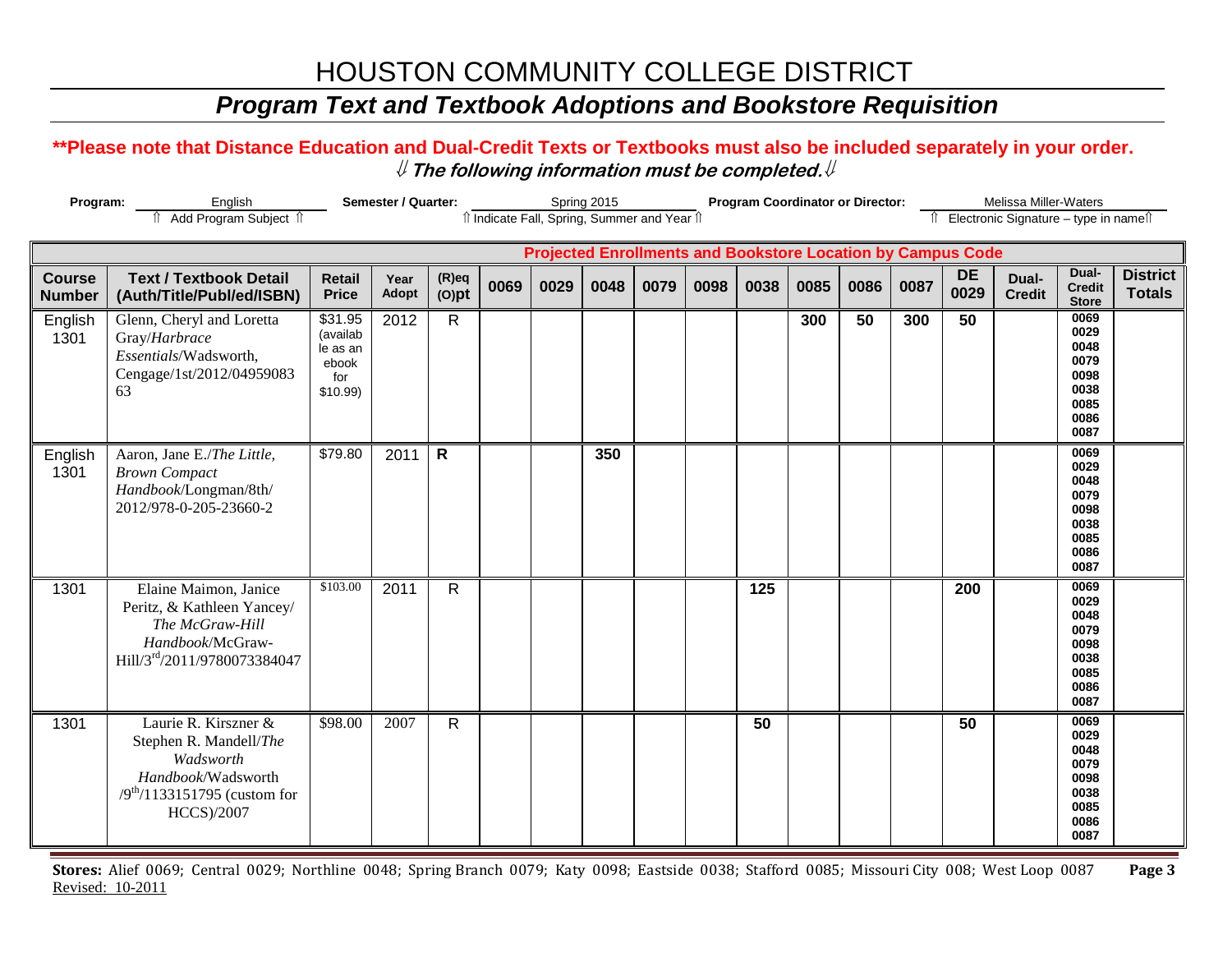### *Program Text and Textbook Adoptions and Bookstore Requisition*

### **\*\*Please note that Distance Education and Dual-Credit Texts or Textbooks must also be included separately in your order.**  ⇓ **The following information must be completed.**⇓

| Program:                       | English<br><b>↑ Add Program Subject ↑</b>                                                                                                                                              |                               | Semester / Quarter: |                      |      | <b>Program Coordinator or Director:</b><br>Spring 2015<br>î Indicate Fall, Spring, Summer and Year î |      |      |      |      |      |      |      | Melissa Miller-Waters<br>Î Electronic Signature – type in nameîl   |                        |                                                                      |                                  |  |
|--------------------------------|----------------------------------------------------------------------------------------------------------------------------------------------------------------------------------------|-------------------------------|---------------------|----------------------|------|------------------------------------------------------------------------------------------------------|------|------|------|------|------|------|------|--------------------------------------------------------------------|------------------------|----------------------------------------------------------------------|----------------------------------|--|
|                                |                                                                                                                                                                                        |                               |                     |                      |      |                                                                                                      |      |      |      |      |      |      |      | <b>Projected Enrollments and Bookstore Location by Campus Code</b> |                        |                                                                      |                                  |  |
| <b>Course</b><br><b>Number</b> | <b>Text / Textbook Detail</b><br>(Auth/Title/Publ/ed/ISBN                                                                                                                              | <b>Retail</b><br><b>Price</b> | Year<br>Adopt       | $(R)$ eq<br>$(O)$ pt | 0069 | 0029                                                                                                 | 0048 | 0079 | 0098 | 0038 | 0085 | 0086 | 0087 | <b>DE</b><br>0029                                                  | Dual-<br><b>Credit</b> | Dual-<br><b>Credit</b><br><b>Store</b>                               | <b>District</b><br><b>Totals</b> |  |
| 1302                           | Barnet, Sylvan & Hugo<br>Bedau/Critical Thinking,<br>Reading, and Writing: A<br><b>Brief Guide to</b><br>Argument/Bedford/St.<br>Martin's/7 <sup>th</sup> /2011/ 978-0-<br>312-60160-7 | \$48.95                       | 2011                | $\mathsf{R}$         |      |                                                                                                      |      |      |      |      |      |      |      | 125                                                                |                        | 0069<br>0029<br>0048<br>0079<br>0098<br>0038<br>0085<br>0086<br>0087 |                                  |  |
| 1302                           | Lunsford, Andrea A., John J.<br>Ruszkiewicz, & Keith<br>Walters/Everything's an<br>Argument /Bedford/St.<br>Martin's/6 <sup>th</sup> /978-1-4576-<br>$0604 - 5$                        | \$48.95                       | 2013                | $\mathsf{R}$         |      |                                                                                                      |      |      |      |      |      |      |      | 50                                                                 |                        | 0069<br>0029<br>0048<br>0079<br>0098<br>0038<br>0085<br>0086<br>0087 |                                  |  |
| English<br>1302                | Johnson, June/ Global Issues,<br>Local Arguments<br>/Pearson/Longman/3rd<br>/2014/978-0-205-739929                                                                                     | \$79.40                       | 2010                | $\mathsf{R}$         | 25   |                                                                                                      |      | 50   | 50   |      |      |      |      |                                                                    |                        | 0069<br>0029<br>0048<br>0079<br>0098<br>0038<br>0085<br>0086<br>0087 |                                  |  |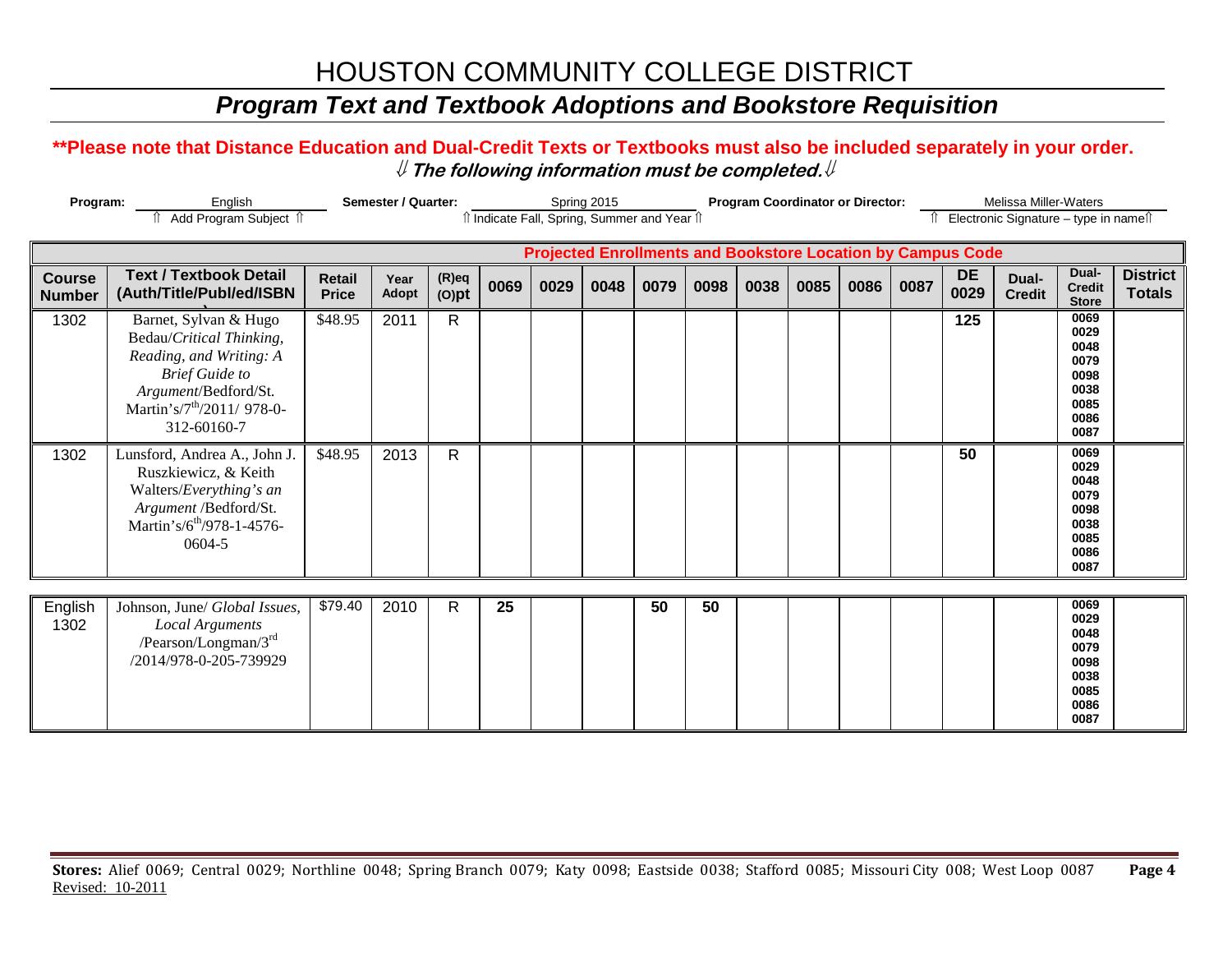# *Program Text and Textbook Adoptions and Bookstore Requisition*

### **\*\*Please note that Distance Education and Dual-Credit Texts or Textbooks must also be included separately in your order.**

| English | Barnet, Sylan, William E.           | \$104 | 2011 | R |  | 25 | 25 | 25 |  |  | 100 | 0069         |  |
|---------|-------------------------------------|-------|------|---|--|----|----|----|--|--|-----|--------------|--|
| 1302    | Cain, & William                     |       |      |   |  |    |    |    |  |  |     | 0029<br>0048 |  |
|         | Burto/Literature for                |       |      |   |  |    |    |    |  |  |     | 0079         |  |
|         | Composition/Pearson/Longm           |       |      |   |  |    |    |    |  |  |     | 0098         |  |
|         | an/9 <sup>th</sup> /2011/978-0-205- |       |      |   |  |    |    |    |  |  |     | 0038         |  |
|         | 74396-4                             |       |      |   |  |    |    |    |  |  |     | 0085         |  |
|         |                                     |       |      |   |  |    |    |    |  |  |     | 0086         |  |
|         |                                     |       |      |   |  |    |    |    |  |  |     | 0087         |  |

|                               |                                                                                                                                                       |                               |               |                      |      |      |      |      |      |      | <b>Projected Enrollments and Bookstore Location by Campus Code</b> |      |      |                   |                        |                                                                      |                                  |
|-------------------------------|-------------------------------------------------------------------------------------------------------------------------------------------------------|-------------------------------|---------------|----------------------|------|------|------|------|------|------|--------------------------------------------------------------------|------|------|-------------------|------------------------|----------------------------------------------------------------------|----------------------------------|
| <b>Course</b><br><b>Numbe</b> | <b>Text / Textbook Detail</b><br>(Auth/Title/Publ/ed/ISBN)                                                                                            | <b>Retail</b><br><b>Price</b> | Year<br>Adopt | $(R)$ eq<br>$(O)$ pt | 0069 | 0029 | 0048 | 0079 | 0098 | 0038 | 0085                                                               | 0086 | 0087 | <b>DE</b><br>0029 | Dual-<br><b>Credit</b> | Dual-<br><b>Credit</b><br><b>Store</b>                               | <b>District</b><br><b>Totals</b> |
| English<br>1302               | HCCS/1302 Study<br>Guide/Northwest College<br><b>ONLY</b>                                                                                             | \$18.15                       | 2012          | $\circ$              | 100  |      |      | 200  | 200  |      |                                                                    |      |      |                   |                        | 0069<br>0029<br>0048<br>0079<br>0098<br>0038<br>0085<br>0086<br>0087 |                                  |
| English<br>1302               | Barnet, Sylvan & Hugo<br>Bedau/Current Issues &<br><b>Enduring Questions</b><br>/Bedford/St.<br>Martin's/10 <sup>th</sup> /2014/978-1-<br>4576-2260-1 | \$72.95                       | 2011          | $\mathsf{R}$         | 50   |      |      | 100  | 100  | 150  |                                                                    |      |      | 300               |                        | 0069<br>0029<br>0048<br>0079<br>0098<br>0038<br>0085<br>0086<br>0087 |                                  |
| English<br>1302               | Seyler/Read, Reason, Write,/<br>McGraw-Hill/ 10th /2012/<br>0073405930                                                                                | \$103                         | 2008          | $\mathsf{R}$         |      |      | 225  |      |      |      |                                                                    |      |      |                   |                        | 0069<br>0029<br>0048<br>0079<br>0098<br>0038<br>0085<br>0086<br>0087 |                                  |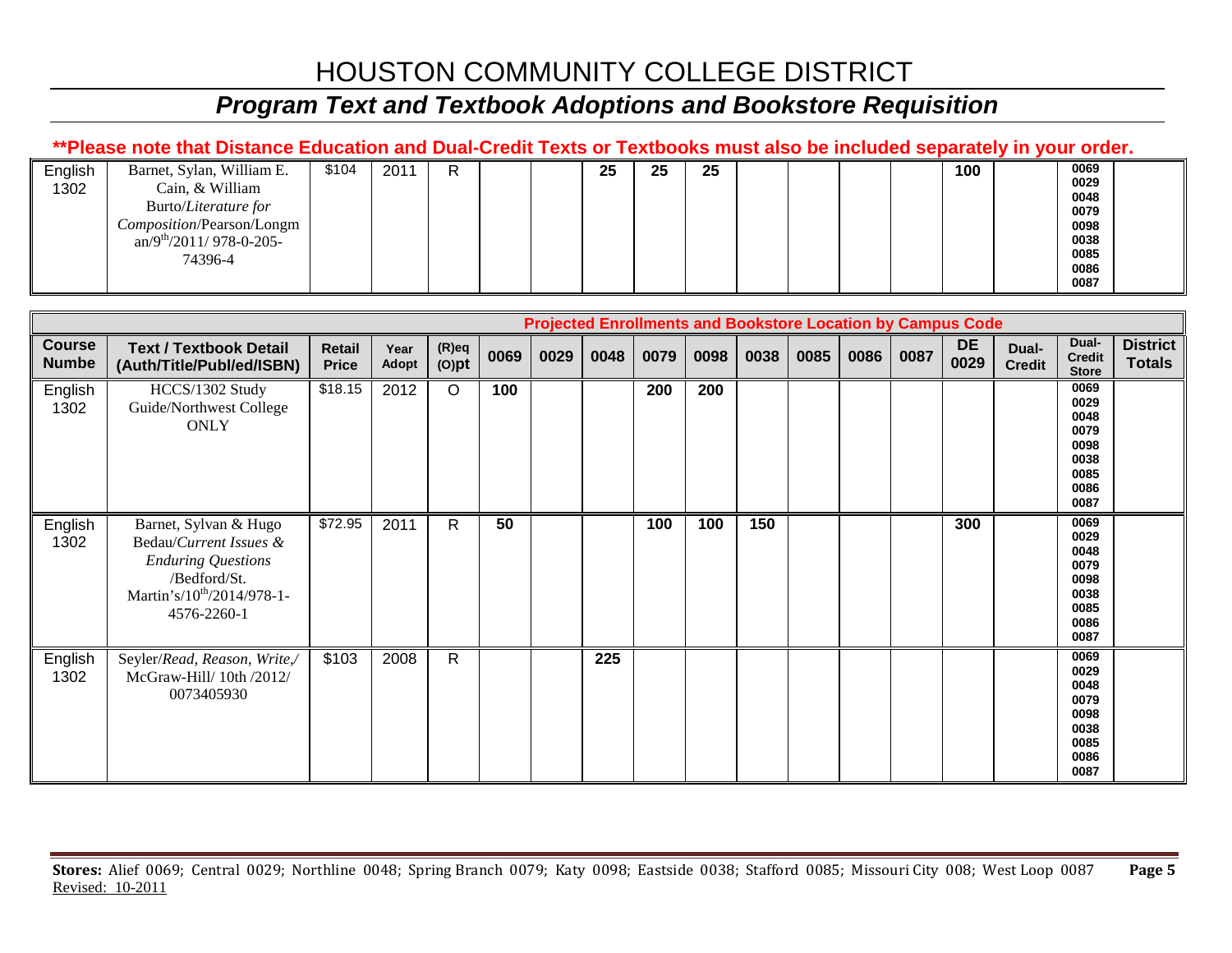## *Program Text and Textbook Adoptions and Bookstore Requisition*

|                               | **Please note that Distance Education and Dual-Credit Texts or Textbooks must also be included separately in your order.                    |                  |                      |      |      |                                                                    |      |      |      |      |      |      |                   |                   |                        |                                                                      |                                  |
|-------------------------------|---------------------------------------------------------------------------------------------------------------------------------------------|------------------|----------------------|------|------|--------------------------------------------------------------------|------|------|------|------|------|------|-------------------|-------------------|------------------------|----------------------------------------------------------------------|----------------------------------|
| English<br>1302               | Aaron, Jane E./The Little,<br><b>Brown Compact</b><br>Handbook/Longman/8th/<br>2012/978-0-205-23660-2                                       | \$79.80          | 2011                 | R.   |      |                                                                    | 250  |      |      |      |      |      |                   | 50                |                        | 0069<br>0029<br>0048<br>0079<br>0098<br>0038<br>0085<br>0086<br>0087 |                                  |
|                               |                                                                                                                                             |                  |                      |      |      | <b>Projected Enrollments and Bookstore Location by Campus Code</b> |      |      |      |      |      |      |                   |                   |                        |                                                                      |                                  |
| <b>Course</b><br><b>Numbe</b> | <b>Text / Textbook Detail</b><br>(Auth/Title/Publ/ed/ISBN)                                                                                  | Year<br>Adopt    | $(R)$ eq<br>$(O)$ pt | 0069 | 0029 | 0048                                                               | 0079 | 0098 | 0038 | 0085 | 0086 | 0087 | <b>DE</b><br>0055 | <b>DE</b><br>0029 | Dual-<br><b>Credit</b> | Dual-<br><b>Credit</b><br><b>Store</b>                               | <b>District</b><br><b>Totals</b> |
| English<br>1302               | Fowler, H. Ramsey, & Jane<br>Aaron/The Little, Brown<br>Handbook/Pearson/12 <sup>th</sup> /2012<br>/9780205213078                           | 2012<br>\$100    | R                    |      |      |                                                                    |      |      |      |      |      |      |                   | 50                |                        | 0069<br>0029<br>0048<br>0079<br>0098<br>0038<br>0085<br>0086<br>0087 |                                  |
| English<br>1302               | Elaine Maimon, Janice<br>Peritz, & Kathleen Yancey/<br>The McGraw-Hill<br>Handbook/McGraw-<br>Hill/3rd/2011/9780073384047                   | 2011<br>\$103.00 | $\mathsf{R}$         |      |      |                                                                    |      |      | 150  |      |      |      |                   | 200               |                        | 0069<br>0029<br>0048<br>0079<br>0098<br>0038<br>0085<br>0086<br>0087 |                                  |
| English<br>1302               | Laurie R. Kirszner &<br>Stephen R. Mandell/The<br>Wadsworth<br>Handbook/Wadsworth<br>$/9^{th}/1133151795$ (custom for<br><b>HCCS</b> )/2007 | 2007<br>\$98.00  | R                    |      |      |                                                                    |      |      | 50   |      |      |      |                   | 50                |                        | 0069<br>0029<br>0048<br>0079<br>0098<br>0038<br>0085<br>0086<br>0087 |                                  |
|                               |                                                                                                                                             |                  |                      |      |      | <b>Projected Enrollments and Bookstore Location by Campus Code</b> |      |      |      |      |      |      |                   |                   |                        |                                                                      |                                  |
| <b>Course</b><br><b>Numbe</b> | <b>Text / Textbook Detail</b><br>(Auth/Title/Publ/ed/ISBN)                                                                                  | Year<br>Adopt    | $(R)$ eq<br>$(O)$ pt | 0069 | 0029 | 0048                                                               | 0079 | 0098 | 0038 | 0085 | 0086 | 0087 | <b>DE</b><br>0055 | <b>DE</b><br>0029 | Dual-<br><b>Credit</b> | Dual-<br><b>Credit</b><br><b>Store</b>                               | <b>District</b><br><b>Totals</b> |

**Stores:** Alief 0069; Central 0029; Northline 0048; Spring Branch 0079; Katy 0098; Eastside 0038; Stafford 0085; Missouri City 008; West Loop 0087 **Page 6** Revised: 10-2011